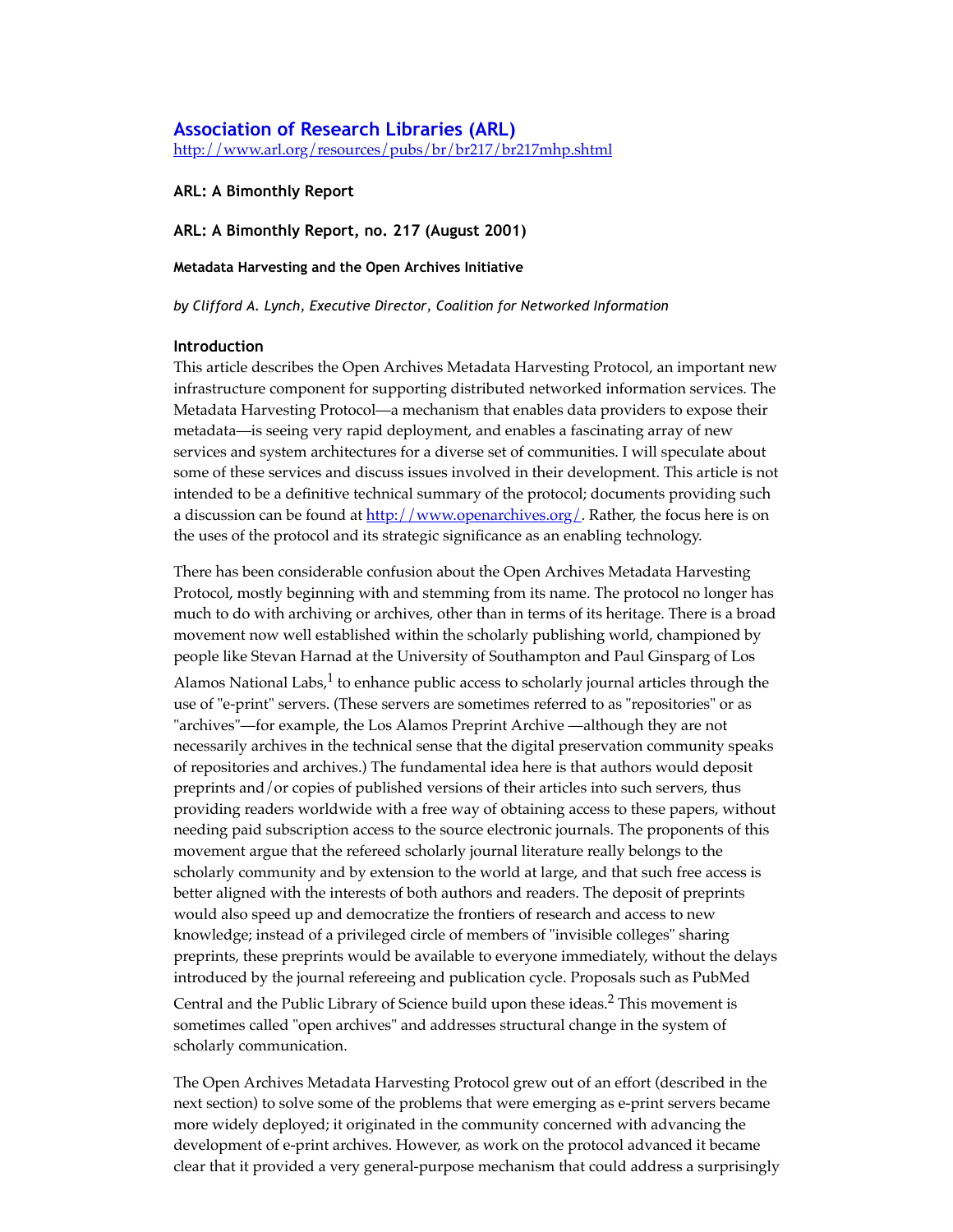wide range of urgent needs and, in order to be useful in the widest variety of contexts, this mechanism had to be defined so that it was agnostic to assumptions about types of content, economic models, intellectual property constraints, or systems of information flow. For better or worse, by that time the protocol was widely known as the Open Archives Protocol, and the program to develop it was widely known as the Open Archives Initiative, so the decision was made to maintain the popularly known terminology.

The protocol is now often referred to as the Open Archives Metadata Harvesting Protocol in an attempt to reintroduce a bit more clarity. This Metadata Harvesting Protocol (MHP), as I will describe in more detail below, is simply an interface that a networked server (not necessarily an e-print server) can employ to make metadata describing objects housed at that server available to external applications that wish to collect this metadata. A server does not need to be part of an e-print program to use the protocol; indeed, it does not need to house journal papers at all. The server does not need to offer free access to the digital objects that it stores. The Metadata Harvesting Protocol can be implemented by servers housing commercial products available by subscription (like scientific journals) or available for transactional purchase, by libraries or museums offering access to digitized images, or by scientific data archives, to list only a few potential applications.

Many of the people who have been involved in the work on the MHP are also strong proponents of the broader program to open free public access to the scholarly journal literature, but they are usually careful to differentiate between the two; the MHP can certainly advance the deployment of e-print archives, but it is not limited to supporting that program. It is a much more general and more neutral technical-enabling mechanism. The term "Open Archives Initiative" is ambiguous; it refers both to a specific, organized, funded effort to advance the Metadata Harvesting Protocol, and to a separate, diffuse movement to promote the deployment and use of e-print archives involving a lot of the same people.

### **A Brief History of the Open Archives Metadata Harvesting Initiative**

The Open Archives Metadata Harvesting Initiative had its roots in work done by Herbert Van de Sompel (then of the University of Ghent) working in collaboration with groups that included researchers and librarians at Los Alamos National Labs in the United States. In late 1999, a meeting was convened in Santa Fe, New Mexico to address a series of problems that he had been exploring in the e-print server world. Fundamentally, the problem was that as disciplinary e-print servers proliferated, often with overlapping disciplinary coverage and geographical affinity, there was a need to develop services that permitted searching across papers housed at multiple repositories. Repositories also needed capabilities to automatically identify and copy papers that had been deposited in other repositories. Further complicating matters, institutional e-print archives (such as the

DSpace project being carried out at MIT in collaboration with Hewlett-Packard $^3$ ) were beginning to emerge that would house the intellectual output of specific campus communities; it was undesirable to require scholars to deposit their work in multiple repositories, and hence it would be necessary for disciplinary archives to be able to identify and replicate material from these institutional archives and for federated search services to be able to search across both institutional and disciplinary archives.

The participants at the Santa Fe meeting explored many aspects of the issues involved in addressing these problems, including how to identify e-print archives of interest and how to codify acceptable use policies for material found in such archives. But the heart of their work was the definition of an interface to permit an e-print server to expose metadata for the papers that it held; this metadata could then be picked up by federated search services or by other repositories that wanted to identify papers for copying. The results of this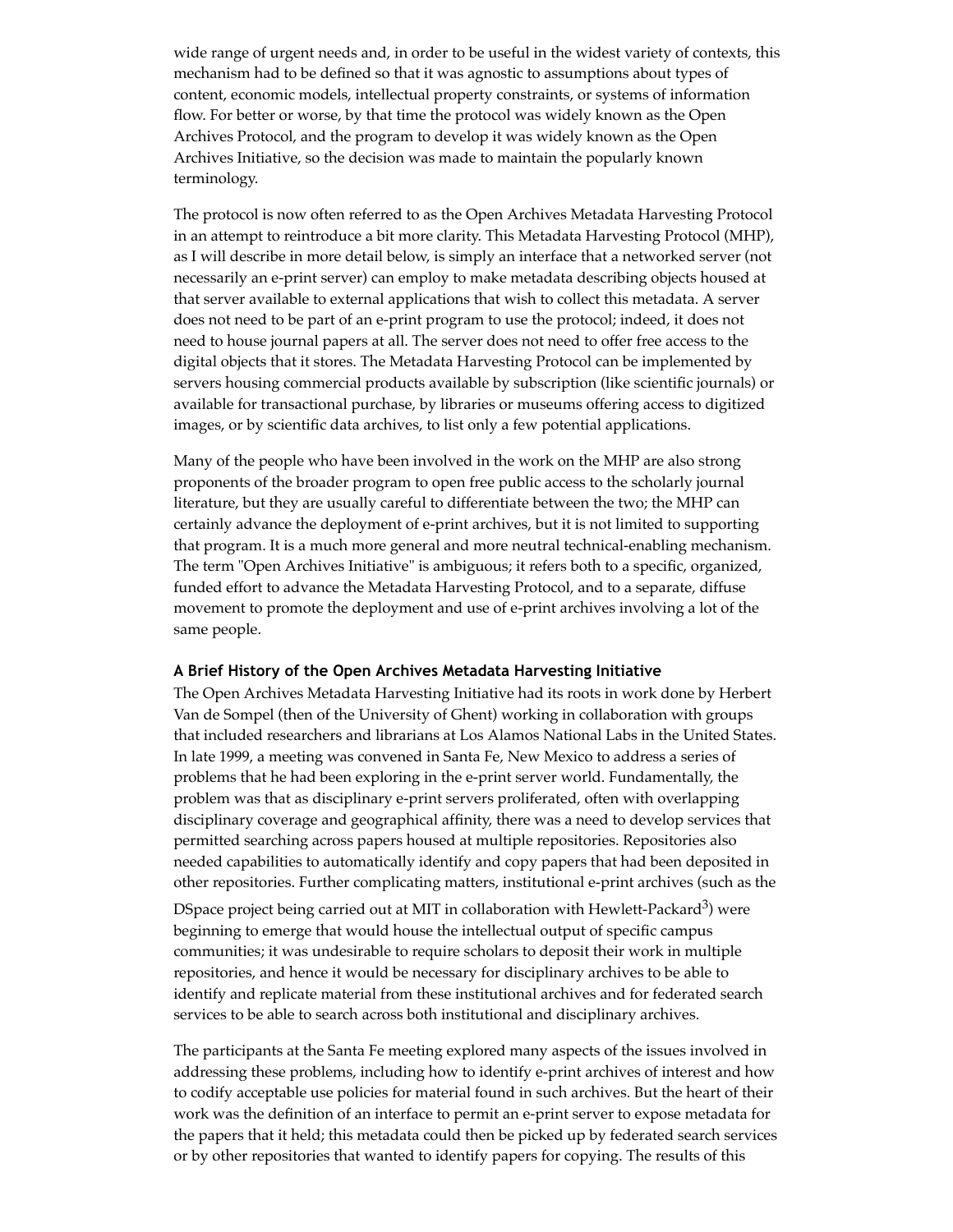effort were documented in the Santa Fe Convention, $^4$  the precursor of the MHP. I will not go into the technical details of that work here, since changes were made as the Santa Fe Convention evolved into the Open Archives Metadata Harvesting Protocol, and these details are of primarily historical interest today.

The participants at Santa Fe made a key architectural decision that is worth highlighting here, however, because it has become a foundational principle for all subsequent work: they adopted a model that rejected distributed search (as might be done with the Z39.50 information retrieval protocol, for example) in favor of simply having servers provide metadata in bulk for harvesting services, subject only to some very simple scoping criteria, such as providing all metadata added or changed since a specified date, or all metadata pertaining to papers meeting matching gross subject partitions within an archive (such as physics, as opposed to mathematics).

This decision has generated some controversy, and has sometimes been misunderstood. Z39.50 is a mature, sophisticated, but unfortunately very complex protocol that allows a client to search a remote information server across a network. It can be used as a tool to build federated search systems; in such a system, a client sends a search in parallel to a number of information servers that comprise the federation, and then gathers the results, eliminates or clusters duplicates, sorts the resulting records and presents them to the user. It has proven very difficult to create high-quality federated search services across large numbers of autonomous information servers through Z39.50 for several reasons. Retrieval accuracy is a problem: different servers interpret Z39.50 queries differently, in part due to lack of specificity in the standard, leading to semantic inconsistencies as a search is processed at different servers. Also, there are scaling problems in the management of searches that are run at large numbers of servers; one has to worry about servers that are unavailable (and with enough servers, at least one always will be unavailable), and performance tends to be constrained by the performance of the slowest individual server participating in the federation of servers. And the user has to wait for a lot of record transfer and post-processing before seeing a result, making Z39.50-based federated search performance sensitive to participating server response time, result size, and network bandwidth.

For other metadata retrieval purposes that were also of interest to the Santa Fe group, such as guiding server replication, Z39.50 is an elegant and flexible way of retrieving metadata. But, unfortunately, it is far from trivial to implement either in clients or servers, although the availability of program libraries for the Z39.50 protocol has made this less of a problem than it once was.

The Santa Fe group wanted a very simple, low-barrier-to-entry interface, and to shift implementation complexity and operational processing load away from the repositories and to the developers of federated search services, repository redistribution services, and the like. They also wanted to minimize the interdependency between the quality of applications services as viewed by the user and the behavior of repositories that supplied data to the applications services. Thus, instead of using a distributed search model based on something like Z39.50, they chose to use an architecture that had been used in early networked information resource location systems like Archie (developed by Peter Deutsch and Alan Emtage in the early 1990s) and perhaps most elegantly articulated in the Harvest system developed by Mike Schwartz, Peter Danzig, Mic Bowman, and colleagues at the University of Colorado, Boulder in the mid-1990s (this is the system that gave us the verb "harvesting" for metadata). To a great extent, this is also the same architecture that had been validated by a long history of successful experience within the library community in building and operating very large-scale (centralized) union catalog databases. The Santa Fe participants recognized that every repository housed metadata, and so they devised a very simple way for repositories to export this metadata on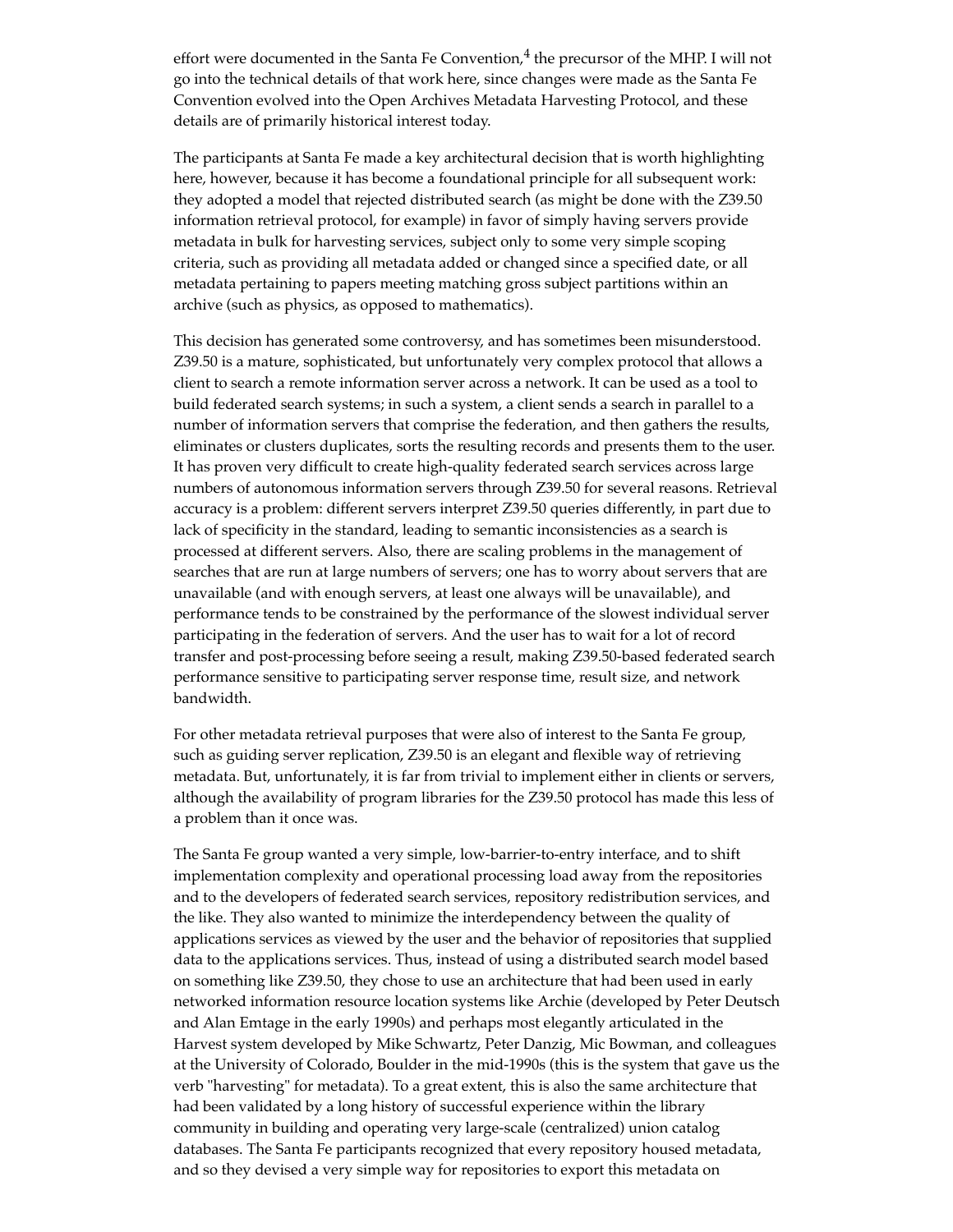demand; service developers would then take the responsibility for actually collecting, or "harvesting," this metadata, and for processing (such as duplicate elimination or clustering) and normalizing this metadata to support functions such as federated searches. A user querying a federated search service would not interact with the repositories, but only with a database that the federated search service had already constructed from metadata harvested from participating repositories, for example. Hence the performance of the federated search service was largely independent of the performance or reliability of the participating repositories. The design goal was that a repository should be able to implement the Santa Fe Convention with a few days of programmer time, as opposed to months.

To clarify fully the relationship between Z39.50 and the Santa Fe Convention, let me make a few observations (which are equally applicable to the MHP discussed later). These two protocols are really meant for different purposes, with very different design parameters, although they can both be used as building blocks in the construction of similar services, such as federated searching. Neither is a substitute for the other. They make very different choices about the allocation of both developmental and operational complexity, cost, and effort among the components that participate in the delivery of a service, such as federated search, and about the characteristics of the resulting service (such as how quickly database updates are visible to the user of federated search). And we should not think about the world becoming partitioned between Z39.50-based resources and MHPspeaking resources, but rather about bridges and gateways. It is quite reasonable to think about a service that is constructed using the Santa Fe Convention/Open Archives Metadata Harvesting Protocol offering a Z39.50 interface to its user community, if such an interface is useful to that community. A Z39.50-speaking server can fairly easily be made MHP-compliant, and I would expect to see the development of gateway or broker services that make Z39.50 servers available for open archives metadata harvesting in cases where the individual server operators do not want to undertake this development work; this is not a major technical problem, assuming that there is common understanding about the metadata schemes to be supported.

Following the late-1999 Santa Fe meeting, there were several workshops held during 2000 at venues such as the ACM Digital Libraries meeting to share the thinking of the Santa Fe meeting with the broader networked information community. Out of these workshops a very surprising consensus emerged. Many other groups had very similar problems to those faced by the e-print community, including libraries, museums, commercial journal publishers, and communities of scholars who needed to share distributed data resources. The metadata that each community wanted to make available had unique features, but the fundamental mechanism of making metadata available for harvest subject to some very simple selection criteria seemed to be widely needed. Based on this recognition of common needs, the Coalition for Networked Information and the Digital Library Federation provided funding to establish an Open Archives Initiative (OAI) secretariat at Cornell University, managed by Herbert Van de Sompel (by then a visiting professor there) and Carl Lagoze (a research professor at Cornell widely known for his work in the development of advanced networked information access systems). An international steering committee was put in place to guide the effort, and a program was launched to generalize the Santa Fe Convention to support harvesting of all kinds of metadata, as well as to explore other infrastructure issues related to metadata harvesting (such as registries of sites available for harvesting, and interesting services that could be built given the availability of metadata to be harvested). The OAI convened a technical meeting at Cornell in September 2000 to rework the Santa Fe Convention and subsequently refined these specifications via e-mail review.

The revised specifications were made public in January 2001, with two day-long workshops (one in Washington, D.C. in January, and the other in Berlin in February) to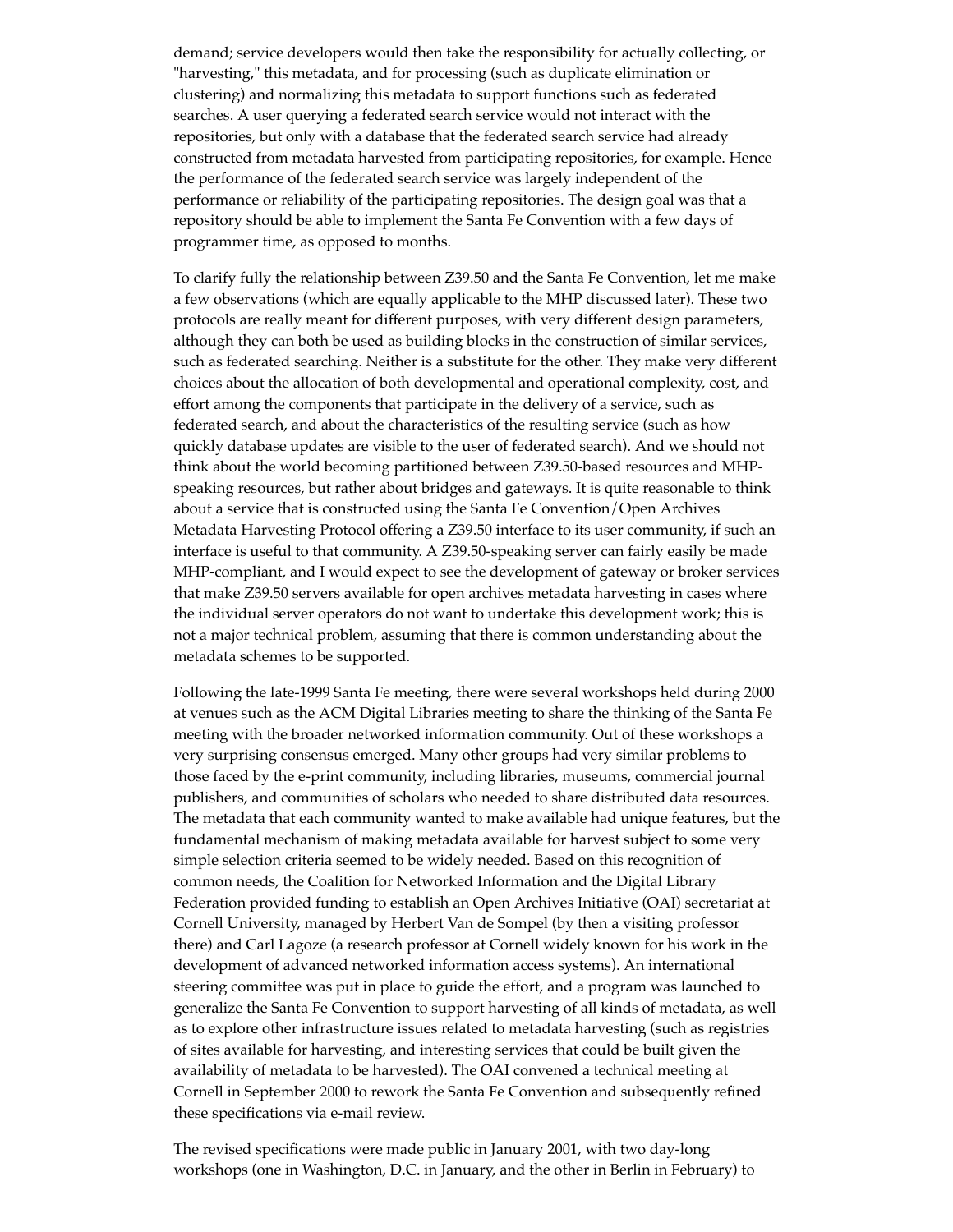introduce them to potential implementers. The intention is that, with the exception of clarifications or correction of gross errors, these specifications will remain stable for at least a year while the community gains experience in using them. (In fact, there has already been one revision as of July 2001, because the protocol depends on a suite of XMLrelated standards and the Worldwide Web Consortium, which manages these standards, has made changes to them which necessitated corresponding changes in the MHP.) We will convene a meeting of technical experts again in very late 2001 or early 2002 to consider what revisions or extensions need to be made to the MHP specifications based on this year of experience. Following this process, we may submit the protocol to a formal standardization process through an organization like the National Information Standards Organization (NISO) or the Internet Engineering Task Force (IETF); at present it has no status as a formal standard endorsed by a formal standards body.

Meanwhile, implementation is moving ahead. A number of repositories already support harvesting according to the protocol (a list of these is available at the Open Archives website), and various services based on harvested metadata are under development. The Andrew W. Mellon Foundation has recently funded a number of proposals to help underwrite the development of experimental services that are built on metadata harvesting [see related article on p. 10].

### **The Metadata Harvesting Interface**

Without going into technical detail that isn't relevant here, the Metadata Harvesting Protocol uses a very simple HTTP-based request-response transaction framework for communication between a harvester and a repository. A harvester can ask for metadata to be returned with optional restrictions based on when the metadata has been added or modified (in other words, it can obtain new or changed metadata since its last harvest interaction with a repository); it can also restrict metadata by server-defined "partitions" (think of these as gross subject-oriented subcollections housed on a server). The server returns a series of sets of metadata elements (in XML) plus identifiers (i.e., URLs) for the objects that the metadata describes.

Supporting this core harvesting transaction are a few ancillary transactions: for example, to permit a harvester to obtain a list of the names of partitions that a server has defined and which can thus be used as restriction criteria in harvesting requests.

Multiple metadata schemes are supported in the Open Archives Metadata Harvesting Protocol—this is really the key architectural change from the Santa Fe Convention. The protocol requires that all servers offer unqualified Dublin Core metadata (encoded in XML) as a lowest common denominator; however, each server is also free to offer metadata in one or more other schemes, and a harvester can request that metadata be provided in a scheme other than Dublin Core as part of the harvest request. There is also another auxiliary transaction that permits a harvester to obtain a list of the names of the metadata schemes that a given repository supports. The underlying idea here is that we will see communities of practice evolve that define metadata schemes that are richer and more precise than unqualified Dublin Core; for example, the e-print archives community is already working on one that encodes various important data elements for e-prints, such as author affiliations, bibliographic information if the paper has been published in a journal, and even the paper's cited references in a structured form. These communityspecific schemes could be handled as qualified Dublin Core, or as de novo schemes; the only requirement is that they be transportable in XML. This is a very powerful method of enabling communities with common metadata to work together while still ensuring some minimal level of interoperability for very broad federated search or other services based on unqualified Dublin Core. It seems very likely that the MHP will drive development of community-specific metadata schemes. It will also be helpful in clarifying our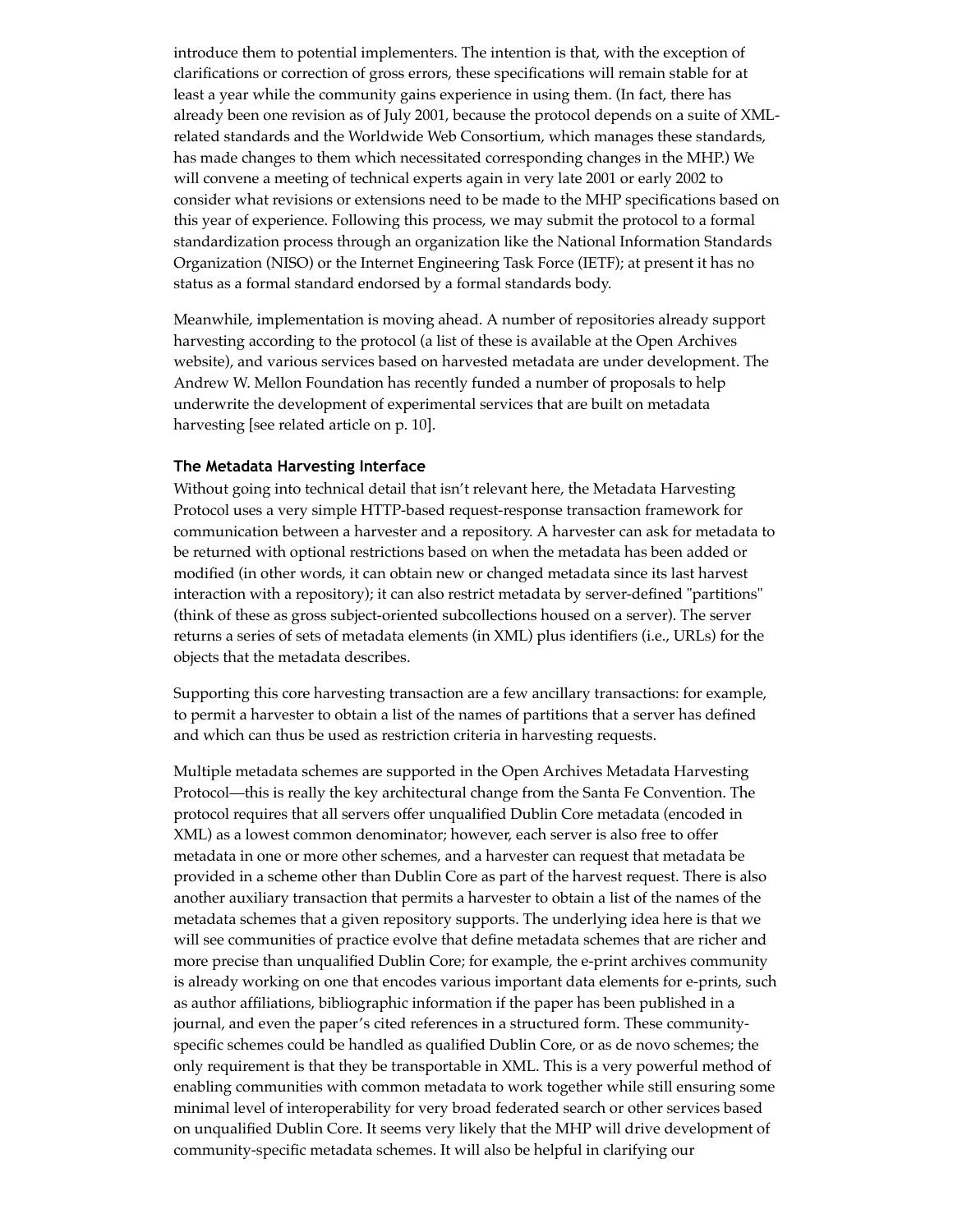understanding of the value of unqualified Dublin Core for lowest common denominator cross-domain resource discovery.

Functionally, this is a reasonably complete description of the open archives metadata harvesting interface; I have ignored a number of technical details here, such as how requests for very large amounts of metadata are segmented across multiple harvest transactions. You can find these details in the technical specifications at the Open Archives website. But to really understand open archives metadata harvesting at a functional level, it is equally important to emphasize what is not within the scope of this interface.

Authentication and access management are not covered. A given repository can use a range of access-management mechanisms that are external to the protocol to decide which harvesters it will provide with metadata if it wishes to impose access control. Independent of access control decisions about providing metadata, the server only includes a pointer such as a URL or URN—to each object described by metadata that it makes available for harvest; access controls on this base object may or may not exist. In addition, any authentication that the harvester wants to conduct on the repository is handled by external mechanisms.

The protocol does not address the very real issue of how harvesters will identify repositories that they wish to harvest, nor does it provide information to help determine when harvesting should occur, or how frequently. Questions about acceptable use of harvested metadata are not addressed by the protocol; these might be agreed upon explicitly as part of establishing a harvesting relationship with a server that is accesscontrolled, or they might be simply advertised as terms and conditions that any harvester automatically agrees to in the case of a publicly-accessible server, but in any case this is outside the scope of the harvesting protocol.

There will clearly be a need for some kind of registry of names for well-known community-specific metadata schemes. The MHP does not address this, though it clearly must be part of the broader infrastructure associated with the protocol. Along with the community-specific schemes, we will want agreements about how these schemes are downgraded to unqualified Dublin Core; documentation of these mappings is not part of the protocol but again may be part of the broader infrastructure.

#### **Applications Enabled by the Metadata Harvesting Protocol**

The most obvious applications that are enabled by the Metadata Harvesting Protocol are those that helped to motivate the work at the initial Santa Fe meeting: repository synchronization and federated search. For repository synchronization, one compares metadata from two or more repositories and decides what objects should be copied from one repository to another (along with the necessary metadata). The hard part here is in the application: deciding what repositories to examine, and determining the criteria for identifying what to copy. There is also a problem with the propagation of metadata from one repository to another; it's not clear (other than by using community standards) how to determine the most comprehensive metadata set describing an object so that all of the relevant metadata can be copied over.

Similarly, federated search using MHP is not hard in principle; one collects metadata from a number of sites, normalizes it, clusters it in some fashion to deal with duplicates as appropriate, and offers search services against the resulting database. In practice, all of the details are complex: what sites to harvest, how often to harvest them, how to normalize metadata (especially if one wants to do better than the lowest common denominator unqualified Dublin Core—offered by each site), how to handle duplicate objects—these are all key design issues that need to be addressed. MHP provides a very powerful framework for building union-catalog-type databases (in the broad sense; not just union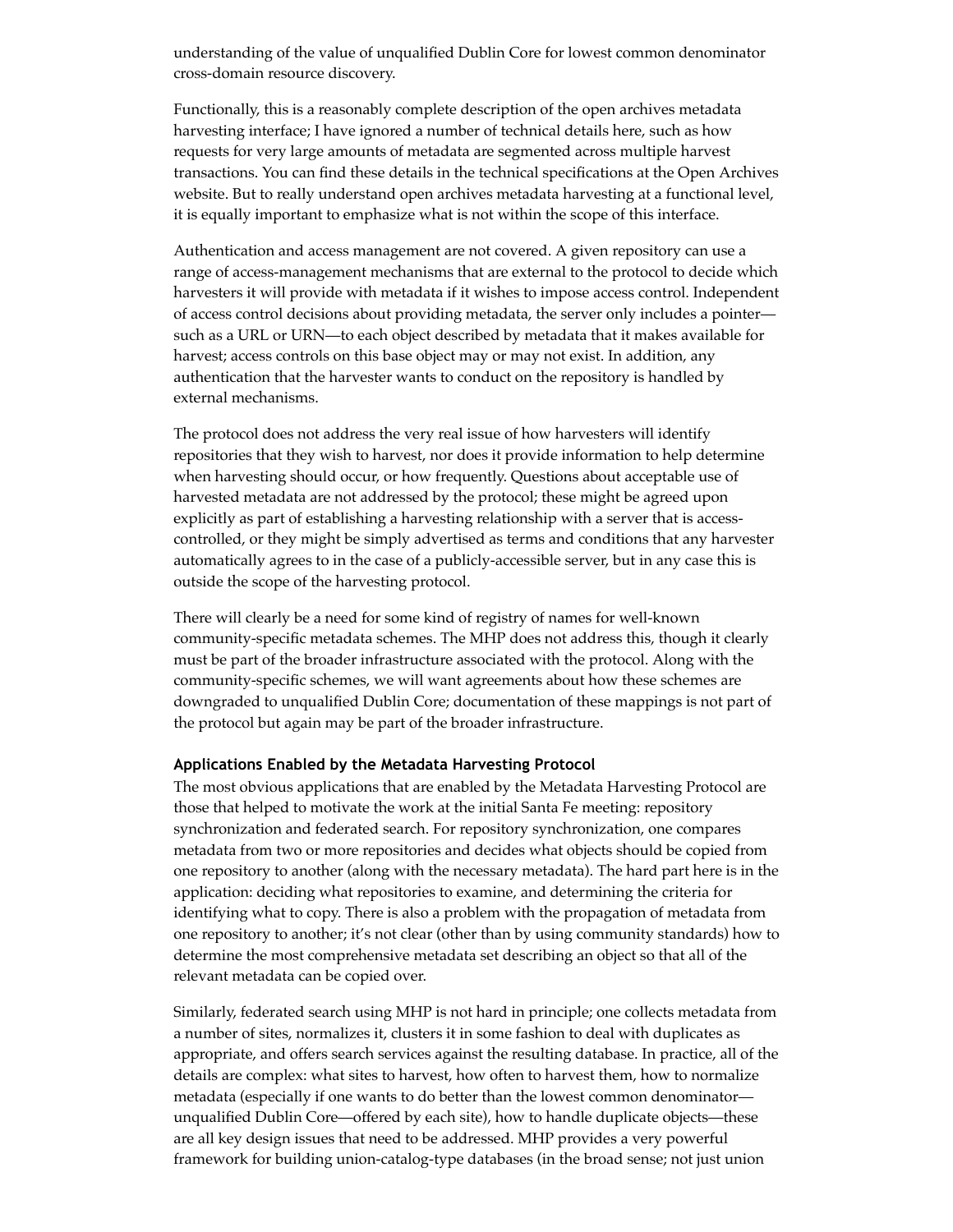bibliographic catalogs, but all sorts of union descriptive databases) for collections of resources by automating and standardizing the collection of contributions from the participating sites, which has traditionally been an operational headache in building and managing union catalogs. But there are many complex specifics that need to be coded into any actual implementation.

A set of applications closely related to federated search deal with the potential enhancement of web search engines in at least two distinct dimensions. One is providing a more efficient way for web search engines to crawl static HTML pages, and also to obtain metadata associated with these pages (there are other methods of getting the metadata, such as in-line META tags, but the MHP provides a much more flexible way of doing this). The second is being able to integrate various parts of what is sometimes called the "deep web" or the "invisible web" with the indexing of static web pages, including repositories of digital objects and databases that do not exist as retrievable and indexable static web pages, and also proprietary content, where the content owner may be willing to make metadata about the content available to facilitate finding it, but may be unwilling to permit arbitrary web-indexing programs to have direct access to the content in order to index it. The Metadata Harvesting Protocol allows a server to enumerate the objects it houses and to provide metadata associated with these objects, no matter what the nature of these objects and the access constraints that might apply to them.

Note that any application dealing with metadata created and stored on distributed sites

faces issues about whether it can trust the metadata it is relying upon.<sup>5</sup> This means, for example, that it is unlikely that the public web search engines will use an OAI interface to harvest arbitrary sites anytime soon; however, federated searching or customized indexing of sites that are selected in some fashion—by being part of an organizational intranet (think of institutional portal sites in this context), or through some type of editorial policy that selects quality sites as part of a subject portal, for example—will likely make wide use of the protocol.

These are the most obvious applications (and the ones that will probably be available soonest), in that they directly extend or enhance existing practices. Interesting and novel applications are likely to emerge as well. For example, one can easily imagine the rise of intermediary services (reminiscent of the brokerage services in the original Harvest system) that collect raw metadata from sets of sites, consolidate and enhance it, and then redistribute it as a single feed or as custom-selected subsets to still other sites for reuse. Creative applications designers are at the very early stages of exploring the services that the MHP can enable, and I think we can expect some fascinating and unexpected developments in the next few years.

### **Open Questions and Future Directions for Open Archives Metadata Harvesting**

While the Open Archives Metadata Harvesting Protocol solves one very important set of problems, it also focuses attention on a number of other issues that will have to be addressed as applications proliferate. Some of them will require progress in standards and/or other networked information infrastructure components; others are simply not well understood at this point and will require considerable research and experimentation to allow the development of a body of design knowledge and community practice. In this final section I will briefly sketch some of these issues.

### **Acceptable Use and Intellectual Property Issues for Metadata**

Many sites make metadata about their holdings publicly available today in the sense that they offer publicly accessible search services operating against that metadata, which can then result in the display of individual records (possibly in a fully tagged format suitable for reuse by another computer application, or possibly not). This is the case with most library catalogs; for example, they offer searching to anyone who wants to search the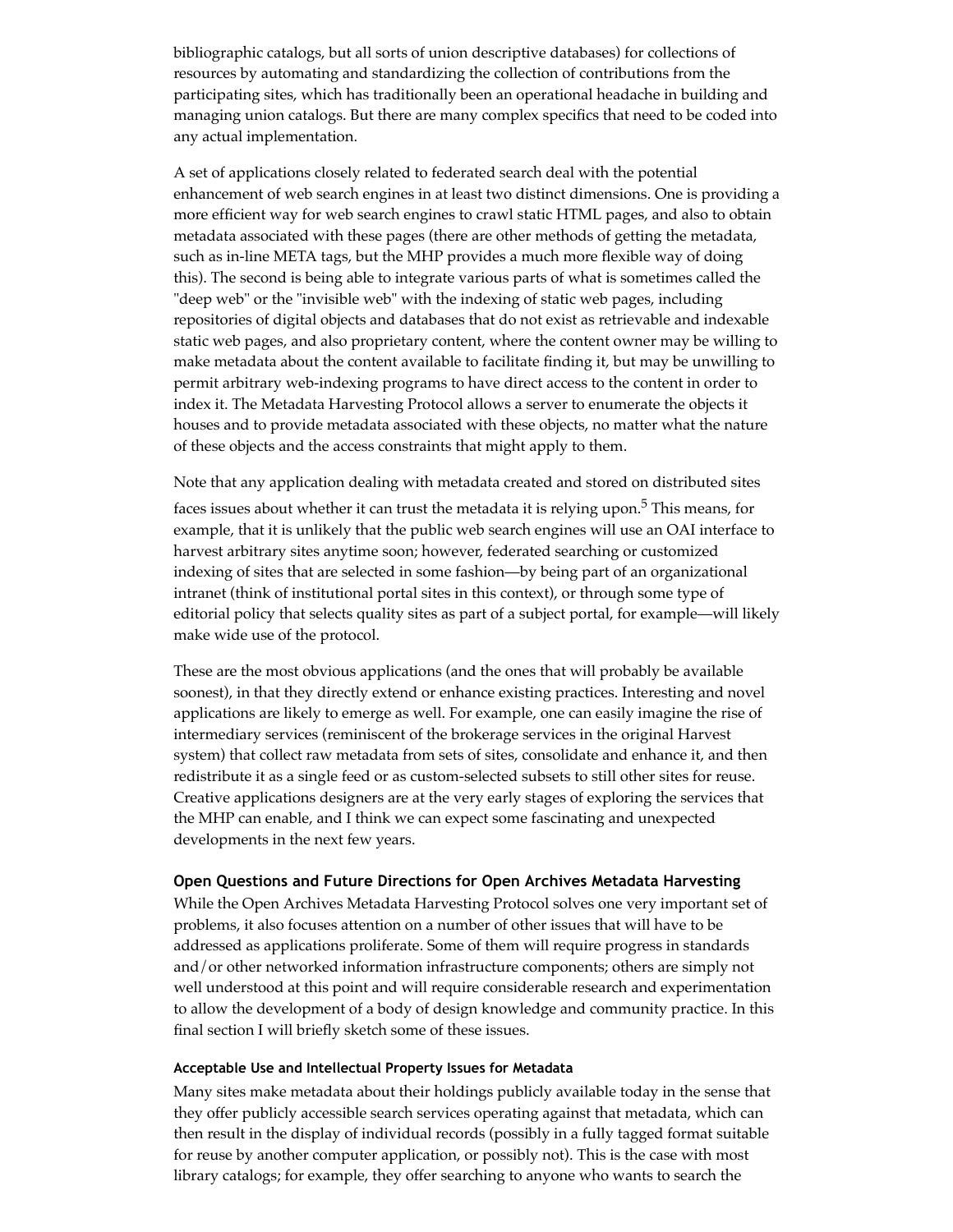database, and some systems will even provide formatted displays of individual, full MARC records that are retrieved by such searches as an option. There is a great difference between this practice and simply making the entire catalog's contents, or major subsets, available for bulk downloading and re-incorporation into other databases and services. In a world of MHP-enabled network resources, metadata becomes migratory and recombinant.

Owners and operators of large databases and repositories will need to think through how comfortable they are in making their metadata generally available on this basis, and what limits, if any, they want to place on permissible reuse. In addition, this may focus new attention on metadata ownership; while nobody may much care about who reuses the odd individual bibliographic database record, copying an entire bibliographic database may be viewed quite differently. Finally, there is no real way to encode acceptable-use policies or restrictions on metadata harvesting within the MHP (though the earlier Santa Fe Convention did try to address this to some extent); while it would not be difficult to make reference to textual statements about such policies, encoding them (or even a modest range of common policies) in a machine-understandable way is a difficult problem that calls for collaboration between computer scientists, lawyers, and standards developers, among others. This is not an area where we have seen great progress to date. And infrastructure to permit sites to limit harvesting to a specific set of "partners" (perhaps those who have agreed to license agreements constraining the reuse and redistribution of the metadata that they will harvest) is still lacking; this is part of the general and very complex authentication and access management problem. Certainly there are readily available ad-hoc solutions for authenticating harvesters today, but they may not be as secure, as scalable, or as interoperable as one might wish.

### **Where to Harvest: Selection, Registries, and Trust Questions**

Many applications will use manually-curated lists of sites to harvest, and, indeed, the editorial processes and selectivity that go into the development and maintenance of these lists will be part of the value of the application itself. As these services multiply, operators of new repositories will face the problem of bringing their site to the attention of the appropriate service operators so that their metadata can be harvested.

If we look at the operation of the public web search engines, which seek to be comprehensive, we find much more complex methods of identifying sites to crawl (the details of which vary from search engine to search engine, and are viewed as representing proprietary advantage to these search engines). They start with a base of websites that they have identified, or that site operators have submitted to the indexing services, but then they also dynamically discover new sites to index by analyzing links on sites that they visit. They also use a variety of techniques (both manual and automated) to determine how often to revisit sites looking for new material to index.

Some applications performing metadata harvesting will want to do a similar dynamic discovery of sites that are available to be harvested. This could be done in a number of ways. Certainly, for systems that harvest static HTML pages, it would be possible to program their crawlers to also attempt to do an OAI query against each site to see if it offered metadata for harvesting (though there would be a lot of overhead in this, since, presumably, for the foreseeable future only a very small percentage of sites would offer such metadata). It would be possible to establish a central registry of sites that offered metadata via the OAI secretariat; setting up a database that allowed sites to register themselves and interested parties to search the registry to identify harvestable sites is technically straightforward and not terribly resource intensive.

A prototype of this exists today on the Open Archives website; this is simply a list of MHP-compliant sites that have submitted their addresses to the OAI secretariat. The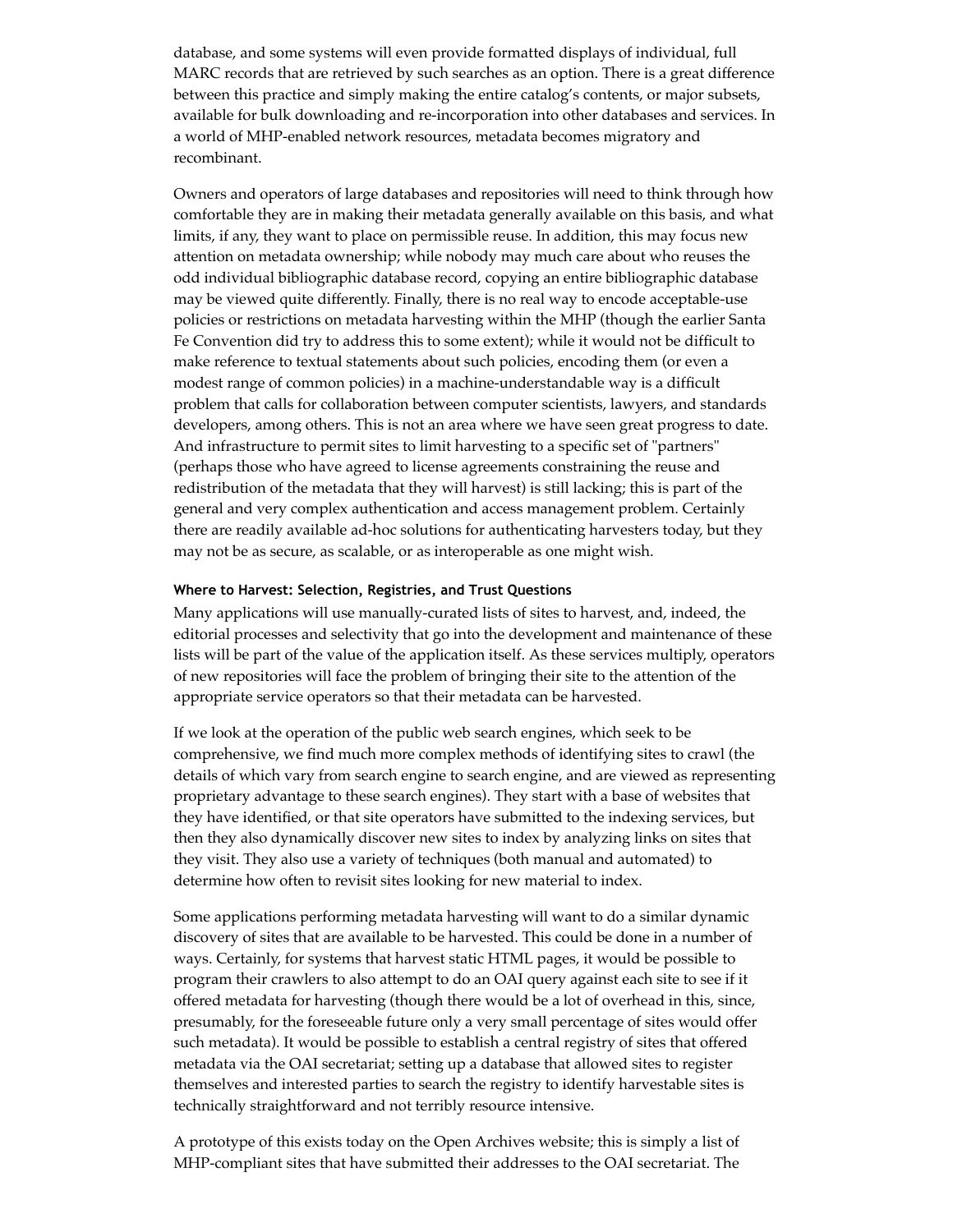secretariat does some essentially mechanical validation of the sites by running a program periodically that issues OAI queries; it checks that the site is still there and provides syntactically well-formed responses to these queries. This mechanical validation is very valuable in these early days of experimental implementations, though I think there are questions about how practical it will be to extend it to truly enormous numbers of sites.

But it is important to recognize the very limited value of such a registry. It does not address how one might classify sites (for example, by the nature of their content or their subject coverage) in order for applications to decide which sites should be harvested. Developing computer-based methods of doing this, at any level of generality, is a complex proposition (though there is always the expedient of having applications check out all newly registered sites a few times, and only continuing to harvest the ones that prove to have interesting material; this, of course, does not scale well.) Worse, it is not only complex, it is subjective and prone to debate. Someone, either the site operator or a thirdparty "cataloger" would need to describe each site, and the value of the registry would be closely tied to the quality and accuracy of this description. Finally, since we know so little about the spectrum of applications that are likely to emerge, any thinking about appropriate descriptive schemes for such a registry is almost pure speculation at this point in time. For all of these reasons, the OAI metadata harvesting initiative has decided that it is premature to do more than the simple prototype registry already described. But registries will clearly become an issue over time.

There is another dimension of the registry problem that is even more important and difficult. This has to do with rating the quality and accuracy of the metadata that the various sites offer for harvesting, which can range from impeccable to shoddy to actively deceptive (keep in mind that in some sense metadata is an unsubstantiated assertion about content that the site stores; the site may offer this content for inspection and use only under highly constrained conditions such as license). Many applications will likely be structured around the principle of offering in-depth access to high-quality information resources, which means that they will have to be concerned with the assessments of the quality of the metadata offered by the sites they choose to harvest. It's difficult to see how this can be handled at this point other than by evaluation and/or trust decisions by the individual applications. Scaling these decisions past manual editorial management of lists of sites to harvest takes us quickly to research areas such as reputation management systems, further complicated by the fact that both the harvesting services and their end users may want to be able to make choices about trust and reputation in their use of metadata.

### **Granularity**

In developing MHP interfaces to databases or repositories, a key design decision has to do with the granularity of the objects for which the site exposes metadata. For the original eprint-archive applications this was straightforward; the objects of interest were individual article e-prints and thus they made available metadata for each article e-print. But as metadata harvesting is deployed in a wider range of contexts, the answers are less clear. For many repositories we have little or no metadata at the individual object level, and instead have various forms of collection-level description (such as the Electronic Archival Description, or EAD, files); in other cases we may have both collection- and item-level records, each of which has value in its own right, but it is not clear how to link the two and it also isn't always clear that it is useful to make huge numbers of item-level records available. In the extreme case, we have large databases, such as online catalogs or abstracting and indexing databanks, where it would be possible to expose truly vast numbers of individual records through the MHP (think here of RLG, PubMed Central, or OCLC's WorldCat), but where it is not clear which applications would actually find such large numbers of records useful. In some situations, we will want to be able to expose metadata for databases or services in the aggregate, so that users can identify and visit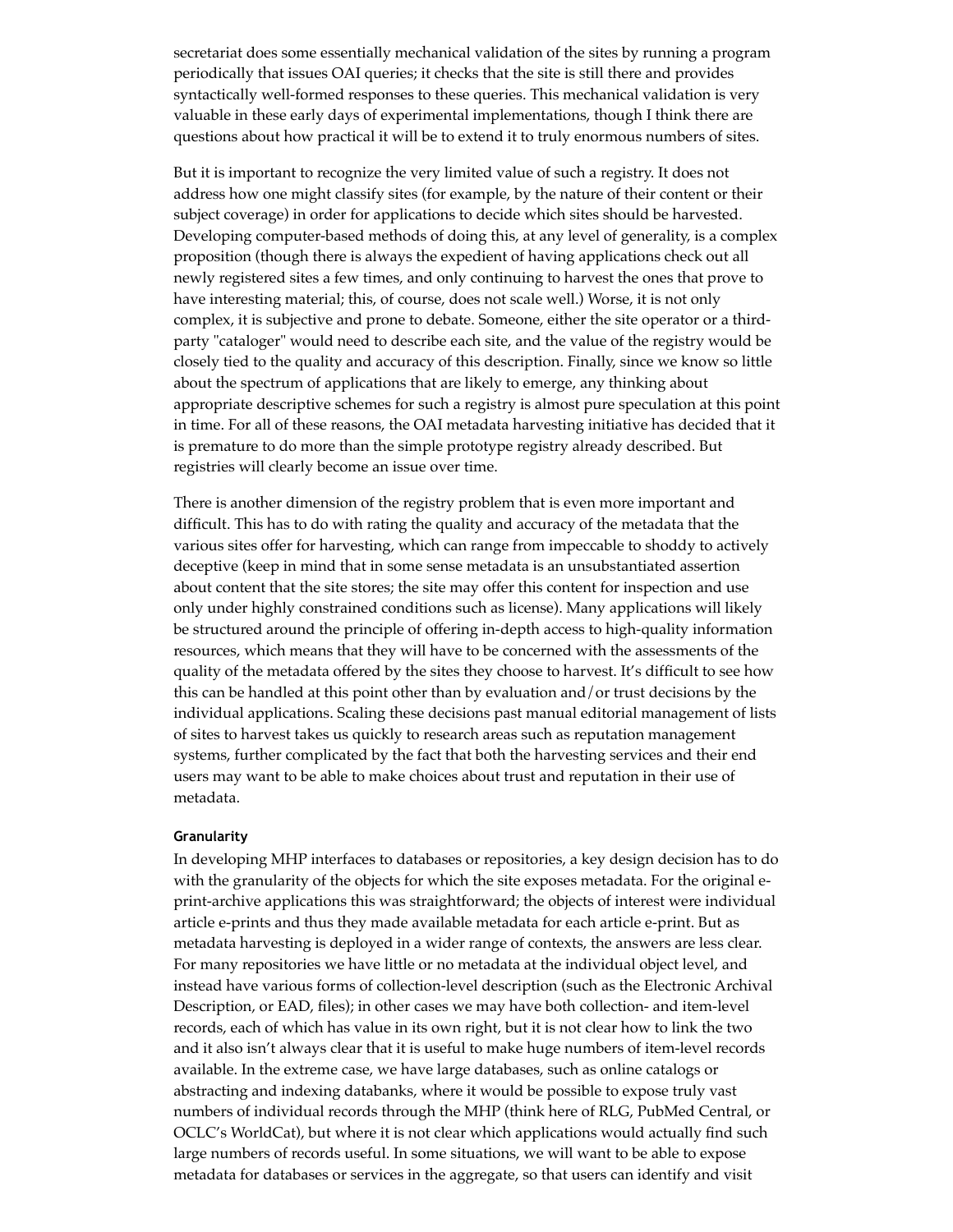services that may contain useful information; yet the effective description of such services or large databases in the aggregate is a research problem that has received only limited exploration to date, and this exploration has met with only limited success.

One very interesting OAI-enabled service that we may see, which will also perhaps reinvigorate research in how to effectively describe databases, is something I think of as a database summarizer. This service would use the MHP to pull metadata for all of the individual records in a database, and would then perform computations that allow it to provide some kind of summary metadata record for the entire database as output; these summary records could then be returned to the database owner or operator or could be made available to other resource discovery services. Prior to the availability of OAI metadata harvesting, any research group that wanted to explore this area had to actually go out and obtain copies of various databases to experiment with.

#### **Metadata Schemes**

The Metadata Harvesting Protocol is a means of making machine-processable metadata widely available for use. It will create tremendous pressure for standards programs that are now developing schemes to codify and represent such metadata, especially the Dublin Core Metadata Initiative. MHP specifies unqualified Dublin Core as the lowest-commondenominator mandatory metadata scheme for interoperability purposes. This will likely lead to the first truly large-scale test of the real utility and practicality of unqualified Dublin Core for resource discovery. It is certainly clear that almost any metadata scheme can be "downgraded" into unqualified Dublin Core (in a non-reversible fashion), but the actual usefulness of such a coarse metadata scheme has been the subject of considerable debate and speculation. OAI applications may provide large-scale empirical data on this, which will be invaluable to the future evolution of the Dublin Core work.

The Dublin Core Initiative is also codifying the notion of qualified Dublin Core—a series of extensions to the base Dublin Core elements that can provide much greater precision but that can be "interpreted down" to unqualified Dublin Core in a consistent fashion by applications that are not knowledgeable about specific extensions. The final versions of the specifications for qualified Dublin Core have been very slow in issuing, and because many communities of practice will likely want to build on Dublin Core, rather than creating de novo metadata schemes, OAI metadata harvesting will add to the pressure to advance these standards.

One of my personal hopes is that because MHP is designed to facilitate the interchange of computer-processable metadata it will lead to progress not only in descriptive metadata that is assigned by human intellectual activity, but also in the development and implementation of content-based computationally derived metadata—computed profiles of digital objects based on their content, such as word occurrence frequency modules for textual objects or spectral signatures for images—which will support distributed contentbased retrieval as a complement to retrieval by intellectually-assigned metadata. To date, there has been little progress in this area, because content-based retrieval has always occurred within the context and boundaries of a specific system.

Finally, at a broader level, the idea of community-based metadata schemes is central to the vision of the Metadata Harvesting Protocol. There has been a great deal of work in this area over the past few years, in part driven by the promise of XML and the growing interest in the interchange of computer-processable information using the Internet. Fundamentally, the development of these standards is a social process within a community, though it calls upon a poorly-codified body of knowledge in data structuring, descriptive practices, classification, and other areas. It is still very slow, and very expensive, to develop these community standards, and it is hard to predict which ones will be successful in terms of broad adoption or in terms of effectively meeting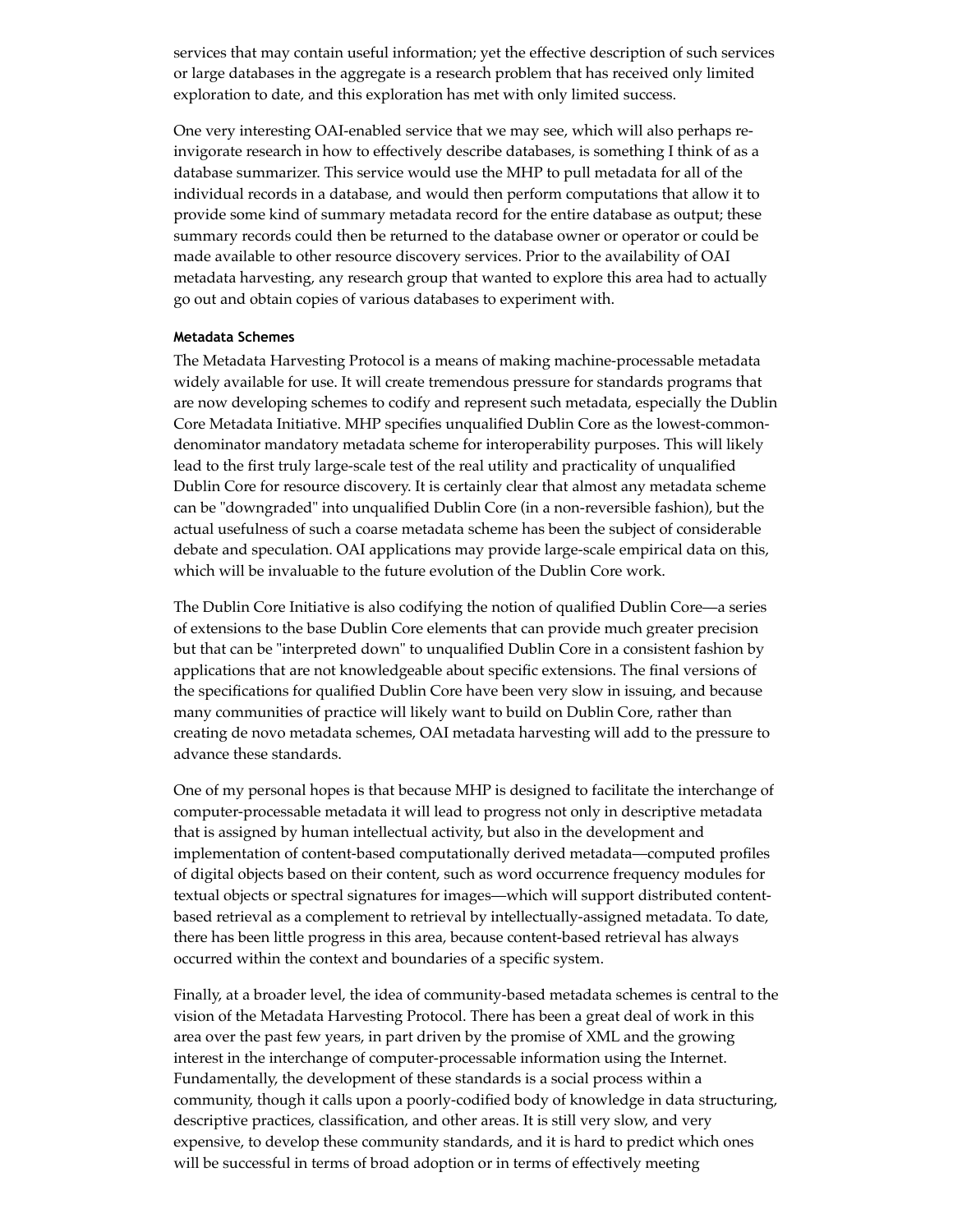community needs over reasonably long periods of time. OAI metadata harvesting will increase the pressure to improve the speed and effectiveness of such standards development processes.

## **Conclusions**

The Open Archives Metadata Harvesting Protocol opens many new possibilities which are yet to be explored. This means that it is difficult, and speculative, to establish strategies to exploit the new technology. But these opportunities are too important to be ignored.

For content suppliers, the way forward seems clear. They should prepare to offer metadata through the MHP interface. Yet they will need to think very carefully about what they are doing, both in terms of what metadata they want to expose and at what level of granularity, and in terms of the potential reuse of this metadata. This is particularly true for operators of online catalogs, though it is also a question for organizations mounting special collections of all kinds. Any organization offering access to a sophisticated networked information resource may find the MHP is a new way to make content available to a variety of innovative service providers.

For data-intensive scholarly communities in which data is widely distributed rather than centralized into a few key community databases, this interface may offer a new way to translate rather abstract investments in metadata standardization into tangible opportunities to contribute to operational systems for locating information resources. And it may have other far-reaching implications; for example, in communities where the resources to underwrite centralized databases haven't been available, or where the community practices emphasize local control of datasets by individual research groups, the base of available information may become much more visible to the community.

Finally, OAI metadata harvesting may offer a new bridge to bring innovation in networked information services and applications out of the research community more rapidly than has been the case in the past. Organizations that manage large databases and production information services are generally slow to innovate because their first priorities appropriately reflect the needs to exercise stewardship over the data and to provide reliable service to their user communities; most of their resources tend to be tied up in operations and maintenance. Researchers who want to explore new ways of organizing, presenting, or using these large data resources will now have a standardized way of extracting content without much disruption or cost to existing operational systems. This may be a powerful mechanism for enabling the development of new applications and services that have never before been possible.

—Copyright © 2001 Clifford A. Lynch

# **Footnotes**

- 1. It was announced in July 2001 that Ginsparg and the Los Alamos Preprint Archive will be moving to Cornell University.
- 2. Visit [http://www.pubmedcentral.nih.gov/](https://web.archive.org/web/20120515233620/http://www.pubmedcentral.nih.gov/) and [http://www.publiclibraryofscience.org/](https://web.archive.org/web/20120515233620/http://www.publiclibraryofscience.org/) for more information.
- 3. See [http://web.mit.edu/dspace/](https://web.archive.org/web/20120515233620/http://web.mit.edu/dspace/).
- 4. See [http://www.openarchives.org/meetings/SantaFe1999/sfc\\_entry.htm.](https://web.archive.org/web/20120515233620/http://www.openarchives.org/meetings/SantaFe1999/sfc_entry.htm)
- 5. For more on this topic, see my article "When Documents Deceive: Trust and Provenance as New Factors for Information Retrieval in a Tangled Web" (Journal of the American Society for Information Science and Technology 52.1 [Jan. 2001]: 12 17), available at [http://www-cse.ucsd.edu/~rik/others/lynch-trust-jasis00.pdf](https://web.archive.org/web/20120515233620/http://www-cse.ucsd.edu/~rik/others/lynch-trust-jasis00.pdf).